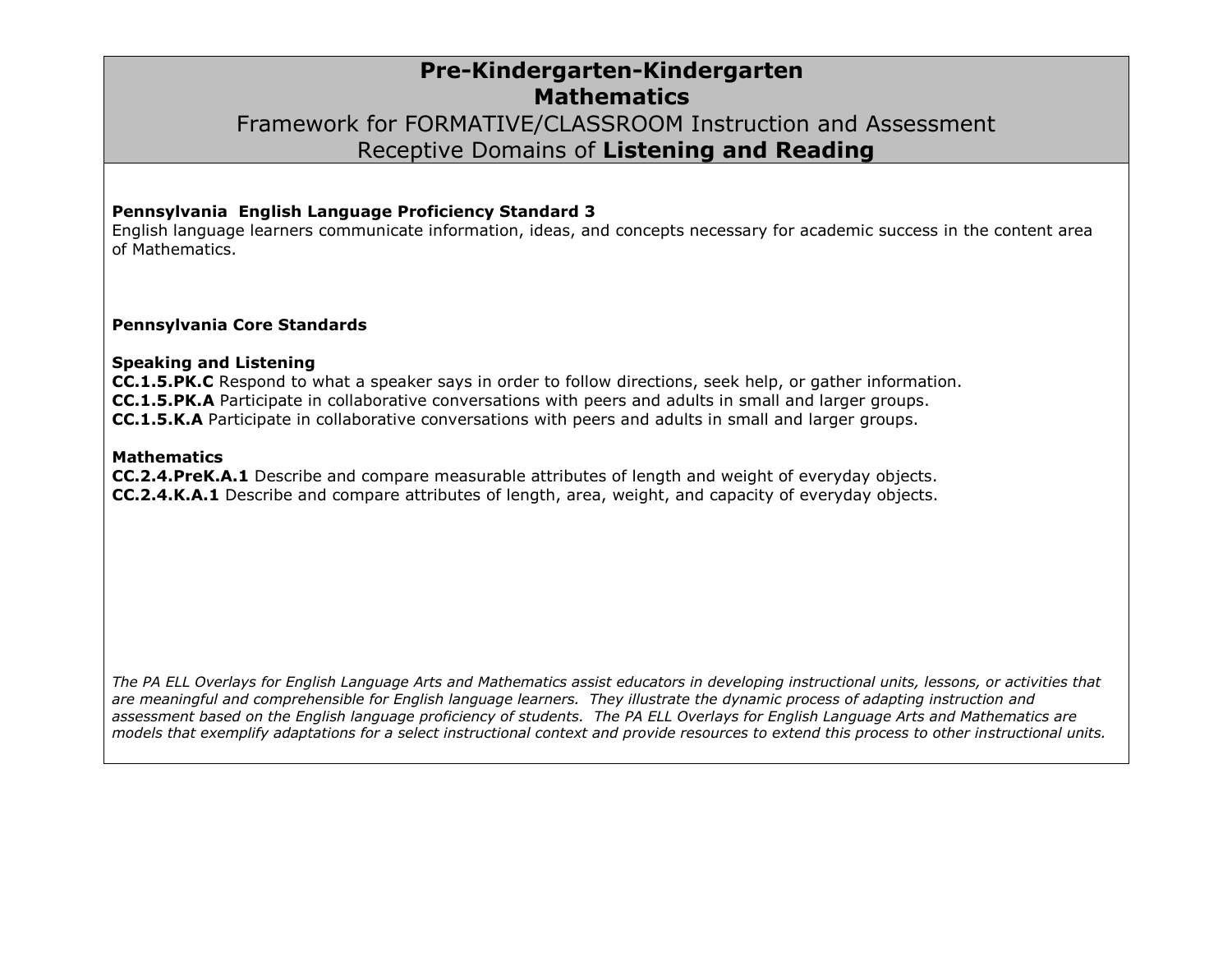# **Listening Model Performance Indicator (MPI)**

**Classroom Context:** Analyze attributes of objects.

**Cognitive Function:** Students at all levels of English proficiency will ANALYZE attributes of objects.

| <b>Concepts</b>           | <b>Competencies</b>                                                                                                                                                                                                                                                                                                                                                                                                                                                   | <b>Vocabulary</b><br>and Topic<br><b>Related</b><br>Language                                                                                                                                                                                                         | <b>Proficiency</b><br>Level 1<br><b>Entering</b>                                                                                                                                             | <b>Proficiency</b><br>Level 2<br><b>Emerging</b>                                                                                                                          | <b>Proficiency</b><br>Level 3<br><b>Developing</b>                                                                              | <b>Proficiency</b><br>Level 4<br><b>Expanding</b>                                                                                   | <b>Proficiency</b><br>Level 5<br><b>Bridging</b>                                                                                      |
|---------------------------|-----------------------------------------------------------------------------------------------------------------------------------------------------------------------------------------------------------------------------------------------------------------------------------------------------------------------------------------------------------------------------------------------------------------------------------------------------------------------|----------------------------------------------------------------------------------------------------------------------------------------------------------------------------------------------------------------------------------------------------------------------|----------------------------------------------------------------------------------------------------------------------------------------------------------------------------------------------|---------------------------------------------------------------------------------------------------------------------------------------------------------------------------|---------------------------------------------------------------------------------------------------------------------------------|-------------------------------------------------------------------------------------------------------------------------------------|---------------------------------------------------------------------------------------------------------------------------------------|
| Measureable<br>attributes | Describe<br>measurable<br>attributes of<br>objects, such as<br>length and<br>weight. Sort and<br>order by one<br>attribute.<br>Compare two<br>objects with a<br>measureable<br>attribute in<br>common and<br>describe the<br>difference.<br>Describe several<br>measurable<br>attributes of a<br>single object.<br>Use ordinal<br>number words to<br>describe the<br>position of<br>objects (first,<br>second, last).<br>Practice using<br>measurement<br>vocabulary. | Bigger (than)<br>Heavier<br>Length<br>Longer<br>Measure<br>Shorter<br>Side<br>Smaller<br>Taller<br>Both<br>Just like<br>One has $\ldots$ ,<br>but the other<br>doesn't.<br>Not as as.<br>$\sim$ $\sim$<br>These $\ldots$<br>those $\ldots$<br>First, second,<br>last | Associate the<br>size of real-life<br>objects with<br>non-standard<br>measurement<br>tools following<br>explicit,<br>repeated<br>examples, as<br>modeled and<br>monitored by<br>the teacher. | Sort real-life<br>objects by size<br>using non-<br>standard<br>measurement<br>tools based on<br>oral directions<br>and visual or<br>graphic<br>support with a<br>partner. | Determine size<br>of real-life<br>objects using<br>non-standard<br>measurement<br>tools with a<br>partner as<br>modeled orally. | Estimate size<br>of objects from<br>pictures using<br>non-standard<br>measurement<br>tools with a<br>partner as<br>directed orally. | Rank size of<br>objects<br>described<br>according to<br>nonstandard<br>measurements<br>tools with a<br>partner as<br>directed orally. |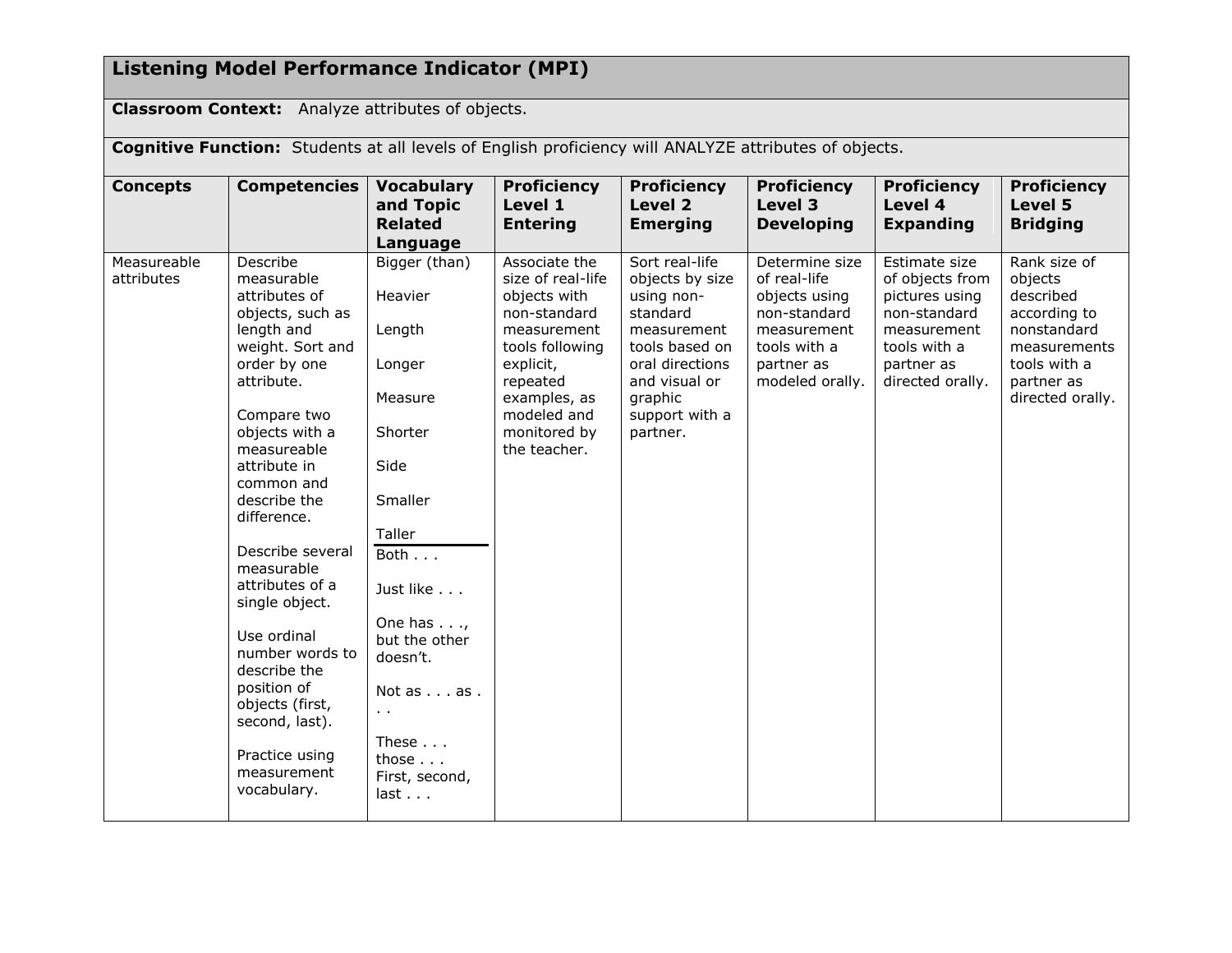# **Reading Model Performance Indicator (MPI)**

**Classroom Context:** Analyze attributes of objects.

**Cognitive Function:** Students at all levels of English proficiency will ANALYZE attributes of objects.

| <b>Concepts</b>           | <b>Competencies</b>                                                                                                                                                                                                                                                                                                                                                                                                                                                   | <b>Vocabulary</b><br>and Topic<br><b>Related</b><br>Language                                                                                                                                                                                               | <b>Proficiency</b><br>Level 1<br><b>Entering</b>                                                                                                                                            | <b>Proficiency</b><br>Level 2<br><b>Emerging</b>                                                                       | <b>Proficiency</b><br>Level 3<br><b>Developing</b>                                                  | <b>Proficiency</b><br>Level 4<br><b>Expanding</b>                                                                    | <b>Proficiency</b><br>Level 5<br><b>Bridging</b>                                                 |
|---------------------------|-----------------------------------------------------------------------------------------------------------------------------------------------------------------------------------------------------------------------------------------------------------------------------------------------------------------------------------------------------------------------------------------------------------------------------------------------------------------------|------------------------------------------------------------------------------------------------------------------------------------------------------------------------------------------------------------------------------------------------------------|---------------------------------------------------------------------------------------------------------------------------------------------------------------------------------------------|------------------------------------------------------------------------------------------------------------------------|-----------------------------------------------------------------------------------------------------|----------------------------------------------------------------------------------------------------------------------|--------------------------------------------------------------------------------------------------|
| Measureable<br>attributes | Describe<br>measurable<br>attributes of<br>objects, such as<br>length and<br>weight. Sort and<br>order by one<br>attribute.<br>Compare two<br>objects with a<br>measureable<br>attribute in<br>common and<br>describe the<br>difference.<br>Describe several<br>measurable<br>attributes of a<br>single object.<br>Use ordinal<br>number words to<br>describe the<br>position of<br>objects (first,<br>second, last).<br>Practice using<br>measurement<br>vocabulary. | Bigger (than)<br>Heavier<br>Length<br>Longer<br>Measure<br>Shorter<br>Side<br>Smaller<br>Taller<br>Both<br>Just like<br>One has $\ldots$<br>but the other<br>doesn't.<br>Not as as .<br>$\sim$ $\sim$<br>These<br>those $\ldots$<br>First, second,<br>last | Match icons of<br>objects to<br>single<br>measurable<br>attributes<br>described<br>orally following<br>explicit,<br>repeated<br>examples, as<br>modeled and<br>monitored by<br>the teacher. | Sort real<br>objects by a<br>single attribute<br>according to<br>descriptive<br>words or<br>phrases with a<br>partner. | Sort pictures of<br>objects<br>according to<br>two<br>measurable<br>attributes in a<br>small group. | Find pairs of<br>illustrated<br>words about<br>objects and<br>their<br>measurable<br>attributes in a<br>small group. | Identify words<br>related to<br>measurable<br>attributes in<br>phrases or<br>short<br>sentences. |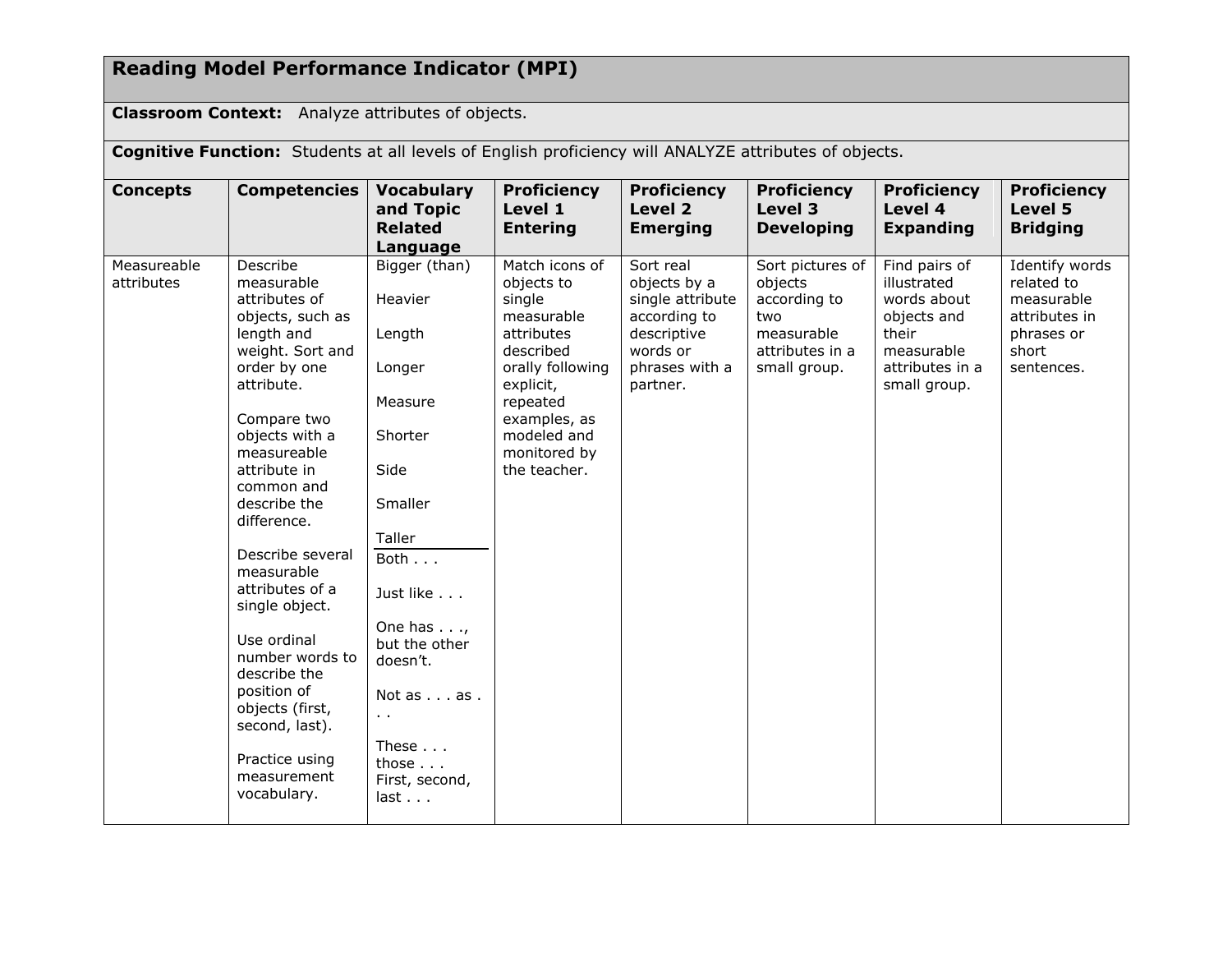### **Building Receptive Model Performance Indicators (MPI)** to differentiate and scaffold instruction per English language proficiency level by adjusting the *language function* and *support.*

### **Classroom Context:**

**Cognitive Function:** Students at ALL levels of English proficiency will

| <b>Concepts</b> | <b>Competencies</b> | <b>Vocabulary</b><br>and Topic<br><b>Related</b><br>Language | <b>Proficiency</b><br>Level 1<br><b>Entering</b>                                                                                                                                  | <b>Proficiency</b><br>Level 2<br><b>Emerging</b>                                                                                                                                                                                                | <b>Proficiency</b><br>Level 3<br><b>Developing</b> | <b>Proficiency</b><br>Level 4<br><b>Expanding</b> | <b>Proficiency</b><br>Level 5<br><b>Bridging</b> |  |  |
|-----------------|---------------------|--------------------------------------------------------------|-----------------------------------------------------------------------------------------------------------------------------------------------------------------------------------|-------------------------------------------------------------------------------------------------------------------------------------------------------------------------------------------------------------------------------------------------|----------------------------------------------------|---------------------------------------------------|--------------------------------------------------|--|--|
|                 |                     |                                                              | Language Function (differentiated measurable expectations of student<br>language use increasing in complexity and amount from English language<br>proficiency level 1 to level 5) |                                                                                                                                                                                                                                                 |                                                    |                                                   |                                                  |  |  |
|                 |                     |                                                              | Match<br>Identify                                                                                                                                                                 | Distinguish<br>between                                                                                                                                                                                                                          | Use pictures<br>to identify                        | Compare<br>Distinguish                            | Draw<br>conclusions                              |  |  |
|                 |                     |                                                              | Find labeled<br>real-life<br>objects                                                                                                                                              | Match<br>examples<br>Match labeled                                                                                                                                                                                                              | Sort labeled<br>pictures<br>Classify               | Categorize                                        | Summarize<br>Make<br>observations                |  |  |
|                 |                     |                                                              |                                                                                                                                                                                   | pictures<br><b>Content Stem</b> (selected focus of grade-level curriculum for all students<br>remains constant across all English language proficiency levels)                                                                                  | visuals                                            |                                                   |                                                  |  |  |
|                 |                     |                                                              |                                                                                                                                                                                   |                                                                                                                                                                                                                                                 |                                                    |                                                   |                                                  |  |  |
|                 |                     |                                                              |                                                                                                                                                                                   | <b>Instructional Support</b> (scaffolds to accompany explicit instruction with<br>multiple opportunities for student response and feedback decreasing in degree<br>from English language proficiency level 1 to level 5. "I do, We do, You do") |                                                    |                                                   |                                                  |  |  |
|                 |                     |                                                              | Manipulative<br>materials                                                                                                                                                         | Manipulative<br>materials                                                                                                                                                                                                                       | Manipulative<br>materials                          | Manipulative<br>materials                         | Manipulative<br>materials                        |  |  |
|                 |                     |                                                              | Visual support                                                                                                                                                                    | Visual support                                                                                                                                                                                                                                  | Visual support                                     | Visual support                                    | Sentence<br>Frames                               |  |  |
|                 |                     |                                                              | Realia<br>Sentence<br>frames                                                                                                                                                      | Realia<br>Sentence<br>frame                                                                                                                                                                                                                     | Realia<br>Sentence<br>frame                        | Realia<br>Sentence<br>frame                       | Graphic<br>organizers                            |  |  |
|                 |                     |                                                              |                                                                                                                                                                                   |                                                                                                                                                                                                                                                 |                                                    |                                                   | Word bank                                        |  |  |